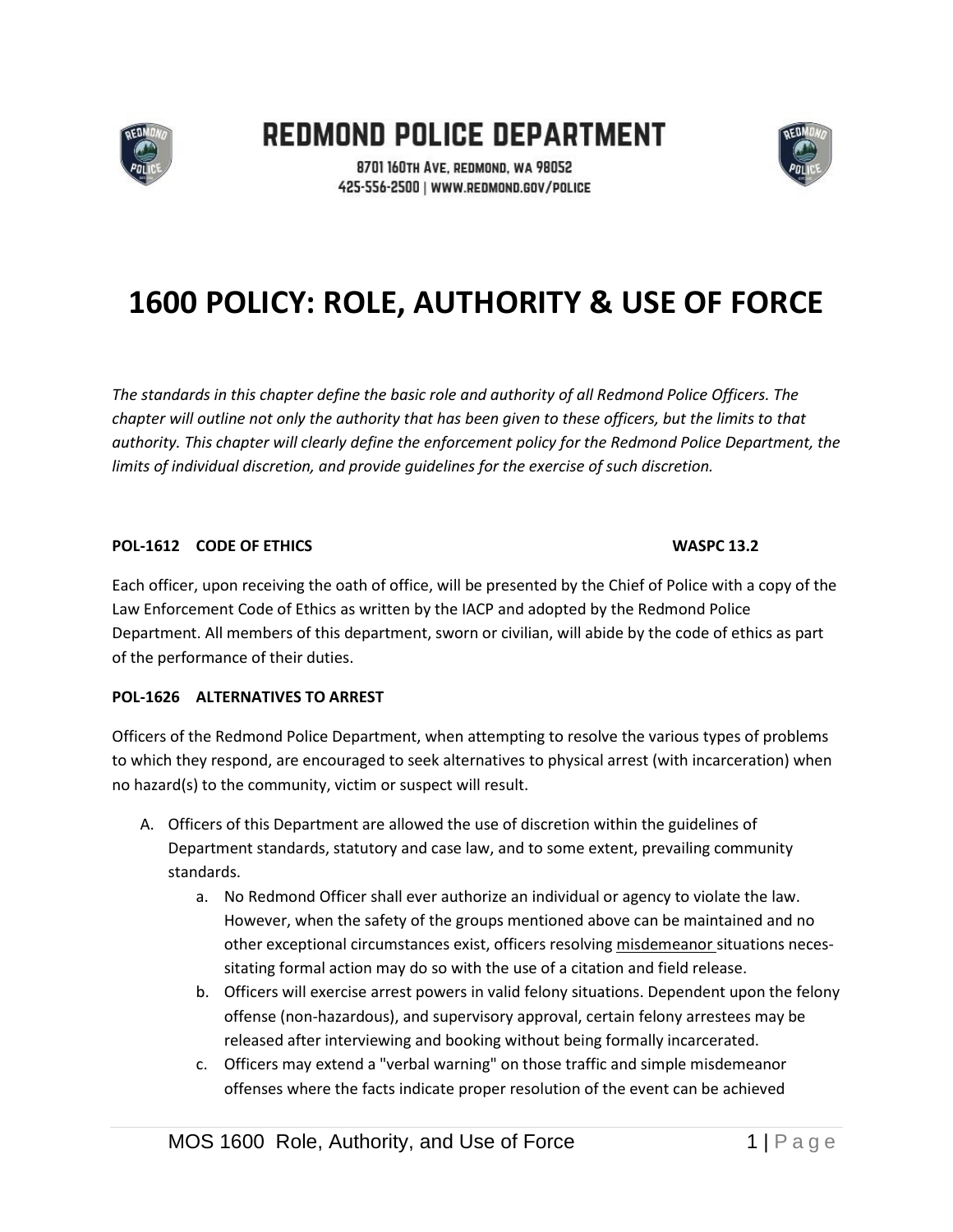without formal charge. This discretionary action may be restricted by the supervisor or Department administration in those areas of directed patrol or selective traffic enforcement requiring stricter attention to enforcement or where community need warrants formal charges.

- d. Officers should not use the "verbal warning" to evade resolving the situation properly. Supervisors will ensure that each incident response and resolution by the police will be properly documented as directed by applicable standards and orders.
- B. In keeping with the community policing mission of the Redmond Police Department, officers are encouraged to seek long term resolutions to problems or cases they are involved in. An arrest, other than for mandated offenses, may or may not be the most effective manner toward this problem resolution commitment.

# **POL-1627 DISCRETION**

One of the most critical aspects of the use of police authority is in the area of discretion. The use of discretion can be a highly successful tool to resolve problems and conflicts, but only if used properly. Discretion must be considered as a two edged sword, i.e., in the wrong hands it can become an instrument of unprofessional conduct.

- A. Discretion becomes necessary for a myriad of reasons, among the most predominant being the lack of resources to deal with violations of many laws. Police must differentiate between ambiguous and obsolete laws, the effects of enforcement on community relations, the effectiveness and efficiency of the overall operation, and the role of police in society.
- B. Redmond Police Officers are allowed the use of discretion in many areas, such as to arrest or release on minor violations, to cite a traffic violator or release with a verbal warning, to settle minor disputes, and in many other areas. Discretion is practiced with selective enforcement, directed patrol, and targeted violations.
	- a. This department, however, recognizes limitations to this power. As such, officers must clear many decisions of an enforcement nature through a supervisor, such as potential arrests in gross misdemeanor or felony situations, and any potentially sensitive area, and in those areas defined by standards by the department as well as the King County Prosecutor's Office. The King County Prosecutor sets out policy that also limits officer discretion. Officers do not have any discretion when given a lawful order, or when dealing with compliance of rules and regulations, or specific laws mandating certain actions by police.
- C. Supervisors and command staff are allowed discretion not otherwise limited, as found in their job descriptions and memoranda from the Chief of Police. The use of discretion involves a giving of trust and confidence which cannot be violated.
	- a. Name of the supervisor authorizing the search.
	- b. The specific facts constituting the reasonable suspicion or probable cause for the search.
	- c. The name of the officer conducting the search as well as all others present.
	- d. The date, time, and location of the search.
	- e. A list of weapons, evidence or contraband discovered during the search.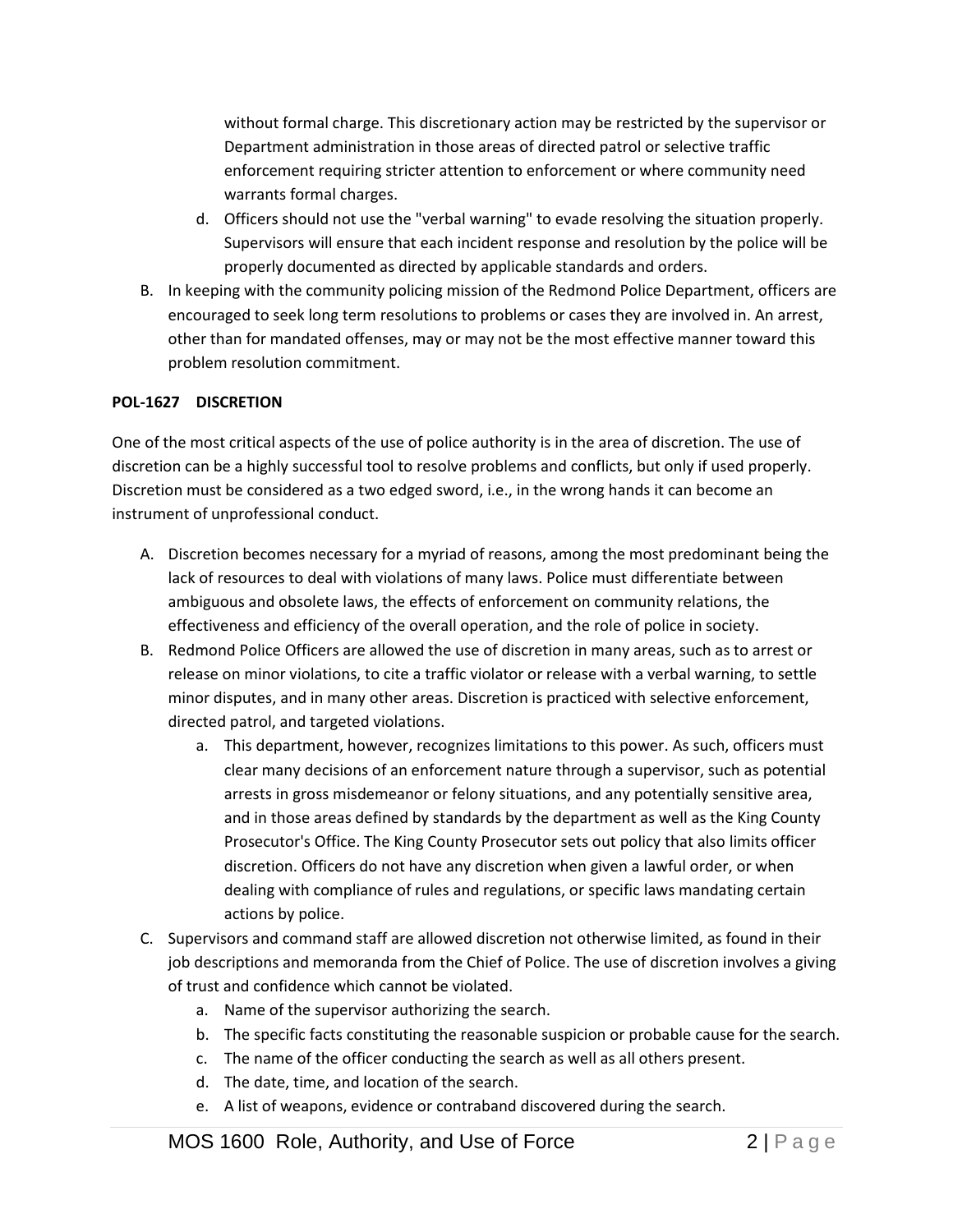B. This information must also be forwarded to the individual case file.

#### **POL-1629 BIAS BASED PROFILING WASPC 4.3, 13.3, 16.5**

The purpose of this policy is to affirm Redmond Police Department's commitment to unbiased policing and to establish procedures that serve to ensure the public we are providing service and enforcing laws in a fair and equitable manner. While profiling, in itself, can be a useful investigative tool, bias based profiling can lead to allegations of violations of the constitutional rights of citizens we serve, undermines the legitimate law enforcement efforts, and may lead to claims of civil rights violations. Bias based profiling can alienate citizens and foster distrust of law enforcement by the community.

- A. All investigative detentions, traffic stops, arrests, searches, and seizures of property by officers will be based on a standard of reasonable suspicion or probable cause as required by the Fourth Amendment of the U.S. Constitution and Article I, Section 7 of the Washington State Constitution. Officers must be able to articulate specific facts, circumstances, and conclusions which support probable cause for arrest or reasonable suspicion for the traffic stop or investigative detention. This agency investigates any cases of hate or bias based crimes.
	- a. Except as provided below, officers shall not consider race, ethnicity, national origin, gender, age, economic status, cultural group, sexual orientation, or the fact a person rides a motorcycle or wears motorcycle-related paraphernalia in establishing either reasonable suspicion or probable cause.
		- i. Officers may, however, take into account the reported race, ethnicity, national origin, gender, or a report that a suspect (or suspects) rides a motorcycle or wears motorcycle-related paraphernalia, based on credible or reliable information that links specific suspected unlawful activity to a particular individual or group of associated individuals of a particular race, ethnicity, or nationality in the same way they would use specific information regarding age, height, weight, etc., about specific suspects.
		- ii. No person shall be singled out or treated differently as a consequence of race, ethnicity, national origin, gender, age, economic status, cultural group, sexual orientation, or the fact a person rides a motorcycle or wears motorcycle-related paraphernalia.
- B. In an effort to prevent perceptions of biased law enforcement, officers shall utilize the following strategies when conducting investigative detentions, traffic stops, arrests, searches, and seizures of property:
	- a. Be courteous, polite, and professional.
	- b. Introduce themselves and explain to the person the reason for the stop as soon as practical, unless providing this information will compromise the investigation of the safety of officers or other persons.
	- c. Ensure that the length of the detention is no longer than necessary to take appropriate action for the known or suspected offense.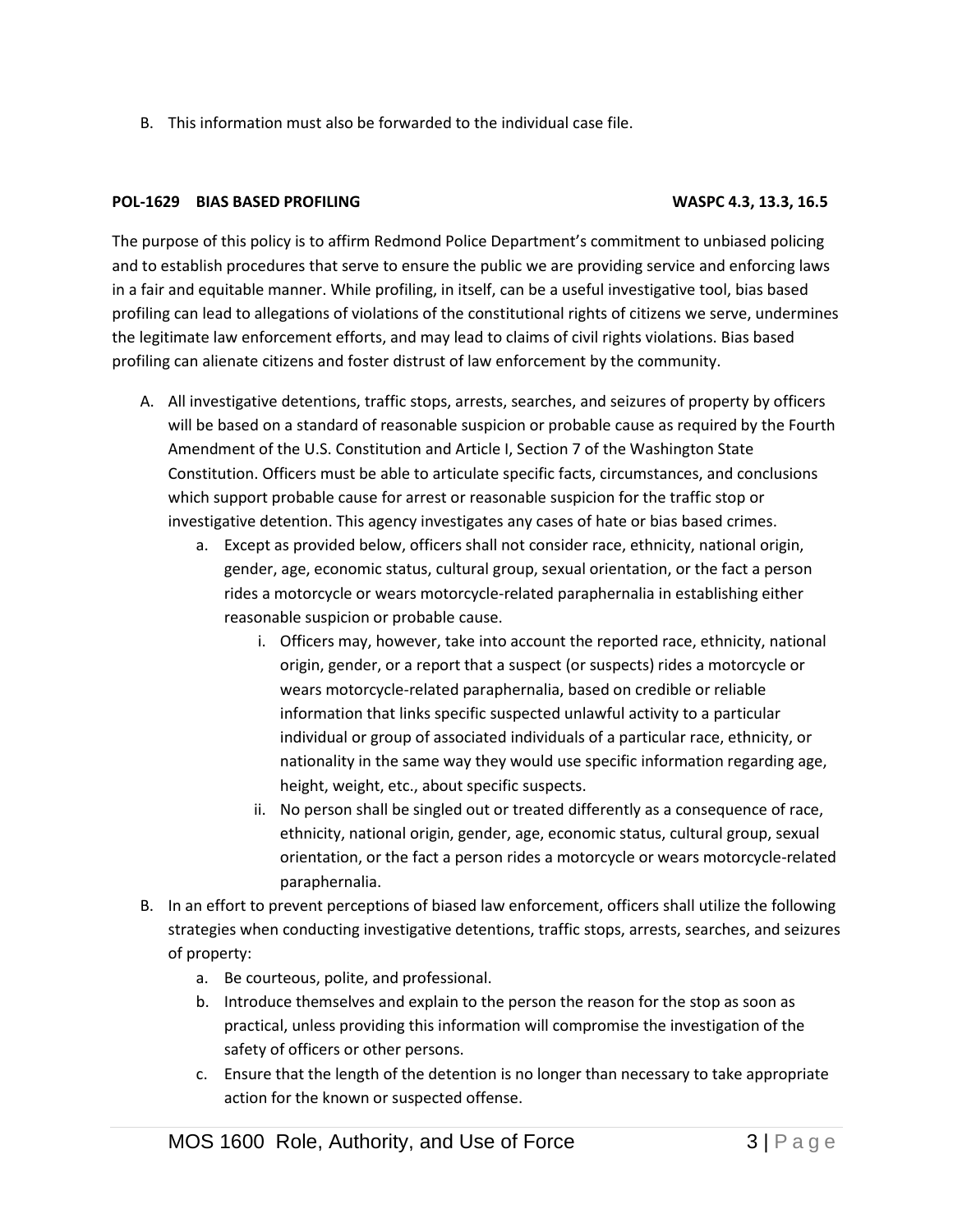- d. Answer any questions the citizen may have, including explaining options for the disposition of the traffic citation, if relevant.
- e. Provide your name and personnel number when requested, in writing or on a business card.
- C. Training shall be provided to all agency personnel on topics that can be associated with the practice of bias based policing as the need is identified. Relevant topics can include, but are not limited to: ethics, field contacts, traffic stops, search issues, asset seizure and forfeitures, interview techniques, cultural diversity, discrimination, and legal issues that surround these topics.
- D. Violations of this policy shall be investigated through the department's Internal Affairs function and shall result in disciplinary action or training consistent with the department's progressive discipline policy. Supervisors shall ensure all personnel under their command are familiar with the content of this policy and comply. All personnel shall report any incident of bias based policing to their command officer who shall initiate an Inquiry into the incident.
- E. An annual review of agency practices will be conducted by the appropriate command officer to determine if there is any disparate impact to any of the above identified community groups or members. Resources for conducting the review are Use of Force forms, Internal Investigations/Inquiries, citations, FIR's, and other police department documents that may indicate a bias based policing practice is occurring. Citizen concerns should also be considered when conducting the analysis.

# **POL-1631 USE OF FORCE WASPC 3.1, 11.8**

The purpose is to provide a functional and realistic guide for officers in the application of, and limits to, the use of force.

**PHILOSOPHY:** The Redmond Police Department strives to deliver police services as efficiently and unobtrusively as possible with minimal reliance upon the use of physical force or response to resistance. It is recognized that officers are expected to make split-second decisions and that the amount of time available to evaluate and respond to changing circumstances may impact an officer's decision. While various degrees of force exist, each officer is expected to use only that degree of force reasonable under the circumstances perceived by the officer at the time of the event to successfully accomplish the legitimate law enforcement purpose and bring the incident under control.

### **Authorization by Law:**

- A. RCW 9A.16.020: Authorizes the use of force by officers and private citizens and states that, "The use, attempt, or offer to use force upon or toward the person of another is not unlawful in the following cases."
	- a. Whenever necessarily used by a public officer in the performance of a legal duty, or a person assisting the officer and acting under the officer's direction.
	- *b. The law has not been reproduced in its entirety and all members of the Police Department should familiarize themselves with this law.*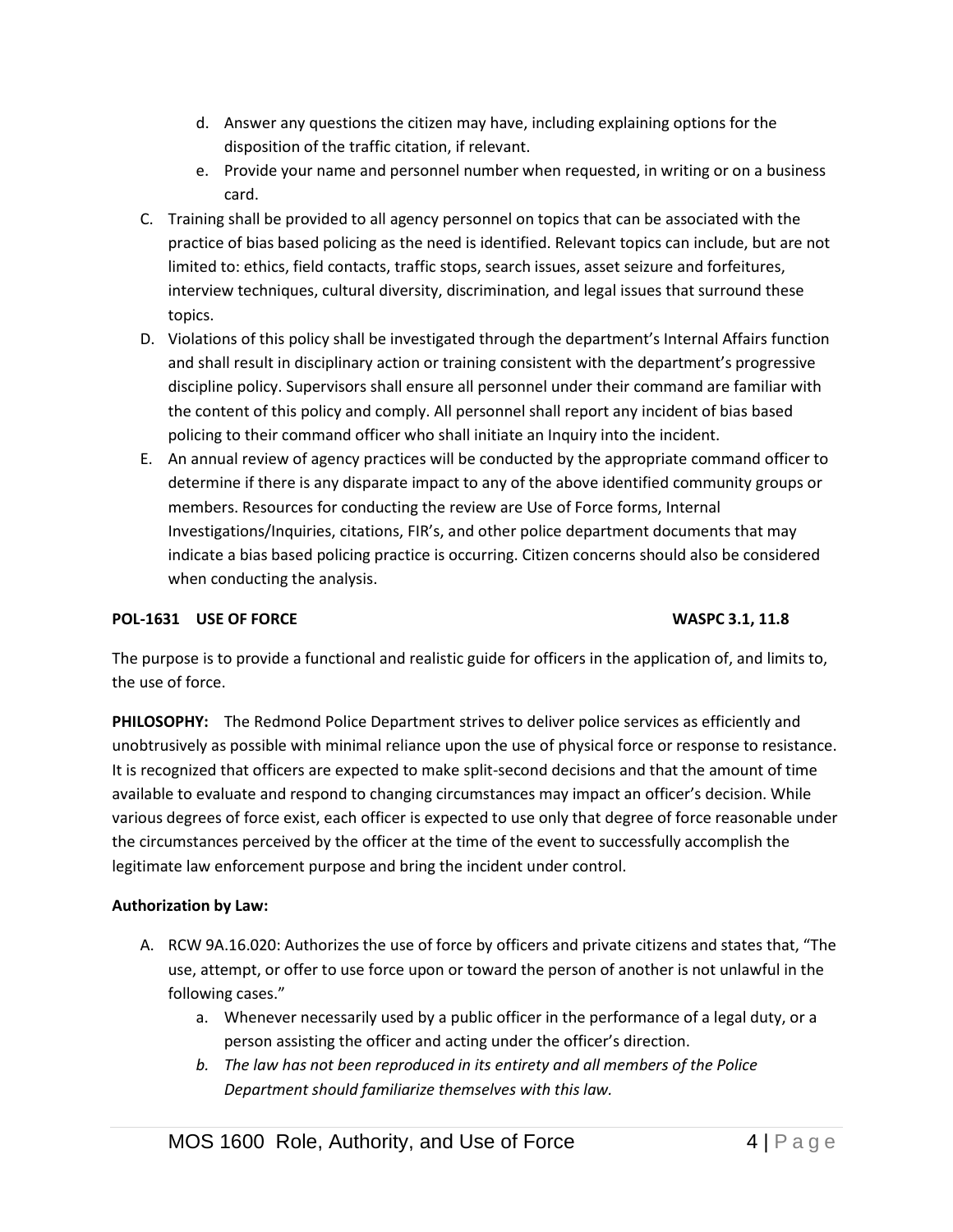- B. RCW 10.31.050: "If after notice of the intention to arrest the defendant, he either flees or forcibly resist, the officer may use all necessary means to affect the arrest."
	- 1. Tennessee v. Garner, 471 U.S. 1 (1985): This Supreme Court decision states that apprehension by use of deadly force is a seizure and must meet Fourth Amendment reasonableness requirement. *See Standard 16.3.2 in this Chapter.*
- C. RCW 9A.16.040: Identifies when homicide or the use of deadly force is justifiable and describes circumstances under which an officer may consider the use of deadly force: "In considering whether to use deadly force under subsection  $(1)(c)$  of this section, to arrest or apprehend any person for the commission of any crime, the peace officer must have probable cause to believe that the suspect, if not apprehended, poses a threat of serious physical harm to the officer or a threat of serious physical harm to others." The RCW goes on to further detail what is considered a threat of serious physical harm (i.e., displaying a weapon in a threatening manner).

*The law has not been reproduced in its entirety and all members of the Police Department should familiarize themselves with this law.*

# **POL-1632 USE OF FORCE DEFINITIONS**

The below listed definitions will apply to all Use of Force sections:

A. Force – Any actions taken by a member to control a situation or the behavior of others.

B. Lethal Force – As defined by RCW 9A.16.010 (2), the intentional application of force through the use of firearms or any other means creating a substantial risk of death or serious physical injury.

C. Necessary – Means that no reasonably effective alternative to the use of force appeared to exist and the amount of force used was reasonable to affect the lawful purpose intended.

D. Probable Cause – Facts and circumstances within the officer's knowledge are sufficient to warrant a prudent person to believe a suspect has committed or is committing a crime.

E. Reasonable Belief – Facts, circumstances or knowledge presented to the officer are sufficient to justify a thought or feeling at a time the force was used.

F. Reasonably effective alternatives – A technique, tactic, or tool that would probably accomplish what you're trying to accomplish; and it is reasonably safe for an officer to try.

# **POL-1633 FACTORS DICTATING FORCE**

Force Factors – When determining whether or not to apply any level of force and evaluating whether an officer has used reasonable force, a number of factors should be taken into consideration. These factors may include, but are not limited to: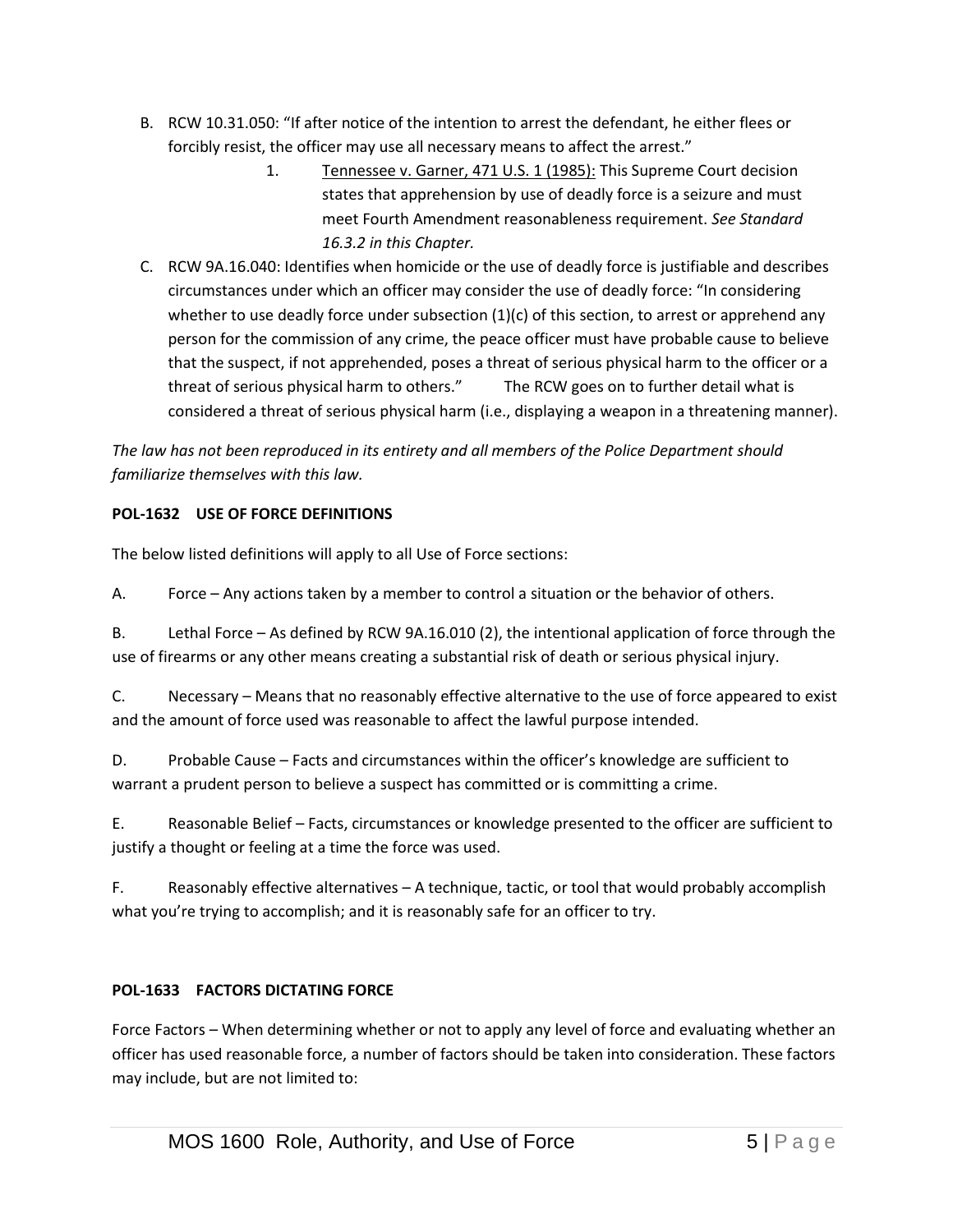- 1. The conduct of the individual being confronted (as reasonably perceived by the officer at the time).
- 2. Officer/subject factors (age, size, relative strength, skill level, injury/exhaustion, and number of officers versus subjects).
- 3. Influence of drugs/alcohol (mental capacity).
- 4. Proximity of weapons.
- 5. Availability of other options (what resources are reasonably available to the officer under the circumstances).
- 6. Seriousness of the suspected offense or reason for contact with the individual.
- 7. Training and experience of the officer.
- 8. Potential for injury to citizens, officers and suspects.
- 9. Risk of escape.
- 10. Other exigent circumstances.

### **POL-1634 EXCESSIVE FORCE**

Any Police Department employee who witnesses a Redmond Police Officer use force that appears to be in violation of this standard shall report such use of force to his/her immediate supervisor as soon as practical.

### **POL-1635 LETHAL FORCE**

- A. When Lethal Force is Authorized:
	- a. An officer may use deadly force only when the officer reasonably believes that the action is in defense of human life, including the officer's own life, or in defense of any person in imminent danger of serious physical harm.
	- b. An officer may use deadly force when the officer reasonably believes it to be necessary to affect the arrest or prevent the escape of a criminal suspect when the officer has probable cause to believe that the person has committed or intends to commit a felony involving the infliction or threatened infliction of serious physical harm or death.
	- c. When feasible, a verbal warning should precede the use of lethal (deadly) force.
- B. Authorized Discharge of Firearm In addition to the instances when lethal force is authorized, officers may discharge a firearm in the following instances:
	- a. To kill an animal that is so seriously injured that humanity requires its removal from further suffering and no other disposition is practical. The officer must have prior approval from a supervisor.
	- b. When necessary to stop an animal that presents an imminent threat of injury to the officer or others.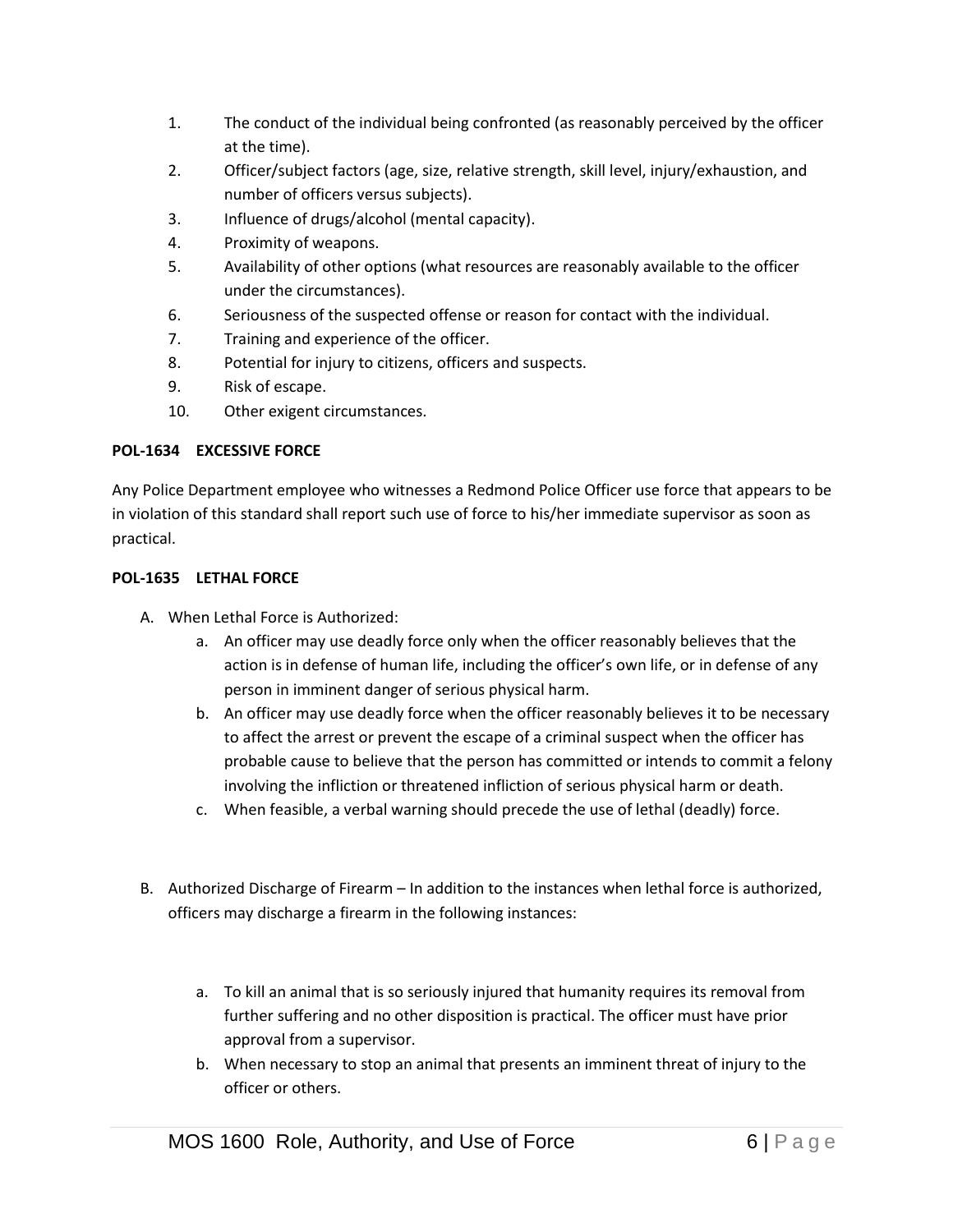c. To perform firearms training or qualifications at an approved shooting range or for lawful recreational purposes.

### **POL-1636 WARNING SHOTS WASPC 3.2**

Principle: Any shot(s) fired in accordance with the regulations of the department are to be fired for affect, and warning shots will generally be prohibited. Shots fired at moving vehicles will generally be prohibited. Warning shots are permitted when used in defense of yourself or another person from the imminent threat of death or serious injury, and when fired into the ground or other suitable backstop that will stop a bullet.

#### **POL-1637 LESS LETHAL AND NON-LETHAL FORCE WASPC 3.3**

### **1. Less Lethal Force**

**Principle:** When less lethal force is appropriate officers should asses the incident in order to determine which less lethal technique or weapon will best de-escalate the incident and bring it under control in a safe manner. Officers are provided less lethal weapons. Uniformed officers shall always have at least one of the less lethal weapons immediately accessible while conducting any law enforcement activity. Uniformed officers conducting administrative tasks within the Police Department facility only will be exempt from the requirement to carry any less lethal weapons.

**Practice:** Force – Officers will attempt to apply physical force techniques instructed during defensive tactics training in situations requiring the use of physical force.

### **A. Impact Weapons**

- a. Only an authorized baton shall be used as an impact weapon in most circumstances. In situations when an officer does not have immediate access to a baton and an impact weapon is the appropriate tool to use, other items immediately accessible to the officer may be used as impact weapons in the manner prescribed in this Standard.
- b. An impact weapon generally will not be used as a weapon against handcuffed or noncombative persons. However an impact weapon may be used against a handcuffed combative person when the person is not under control, other force options are ineffective, and the officer reasonably believes the actions are necessary.
- c. An impact weapon can be used to intentionally deliver lethal force. Officers shall receive training in those targets and methods of application that are likely to cause death or serious bodily harm. Officers will not intentionally use an impact weapon to deliver lethal force unless they are in compliance with Standard 16.3.2.
- d. Personnel authorized to deploy an impact weapon shall successfully complete a refresher course and qualify once every other year.
- **B.** K-9

*Refer to Standard 17.1.5 for practices regarding applying a K-9 as a use of force.*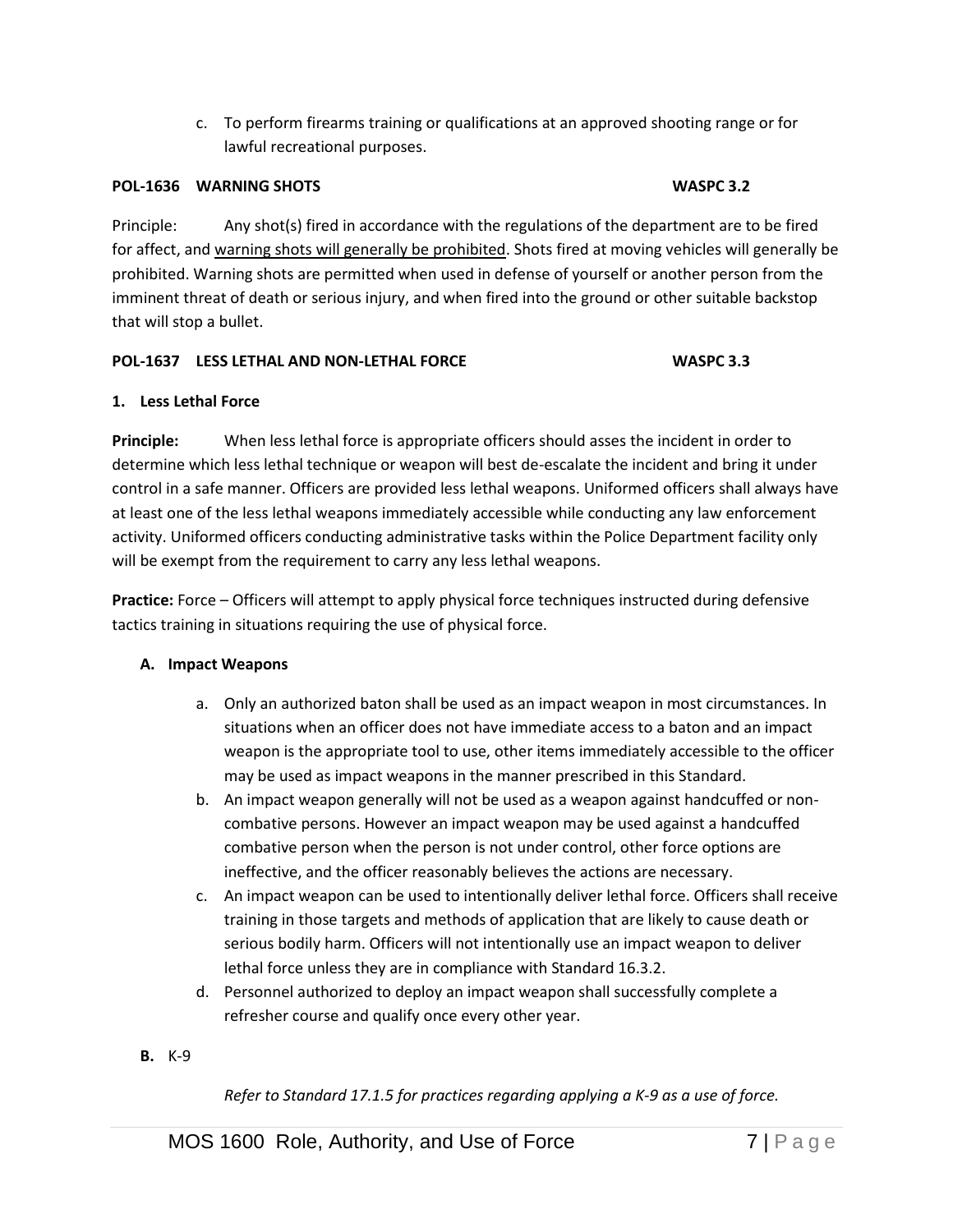#### **C. 12 Gauge Bean Bag Shotgun**

The only authorized munitions for this platform will be the 12 gauge drag-stabilized flexible bean bag round. Only qualified department personnel shall use this weapon system. Qualified personnel are sworn officers who have received and successfully passed department training in the use of the weapon. Personnel shall successfully complete a refresher course and qualify annually. The officer handling the less-lethal bean bag shotgun should alert other officers in the area just prior to deployment to avoid confusion and the possibility of sympathetic discharge of firearms.

#### **D. 37mm and 40mm Weapon**

This weapon has the capability of discharging various types of less lethal munitions. Only officers that have completed an instruction course on the use of 37mm and/or 40mm weapon may deploy it. Personnel authorized to deploy this weapon shall successfully complete a refresher course and qualify once every other year.

#### **E. Vascular Neck Restraints**

The Redmond Police Department recognizes that the use of neck restraint holds is an effective method to restrain and control subjects. Some types of neck restraint holds are considered a use of deadly force while others, through technique and level of application, are available for use at lower levels of force. "Bar Arm" type chokes that intentionally and directly compress the airway and other structures of the front part of the neck shall be considered a use of deadly force. Officers will not intentionally use a "Bar Arm" type choke to deliver lethal force unless they are in compliance with 16.3.2. Vascular Neck Restraint techniques, which apply pressure to the lateral portion of the neck and restrict blood flow to and from the brain, shall not be considered a use of deadly force. The Vascular Neck Restraint may be used against a combative person when that individual is not under control, other force options are or have been found to be ineffective, and the officer reasonably believes the use of other types of available Less Lethal force options would likely be ineffective. Only those personnel who receive annual in-service training on the appropriate method of application of Vascular Neck Restraints shall be authorized to use them in the field. Upon application of a Vascular Neck Restraint, officers shall take photographs of the neck and other areas affected.

#### **F. Tire deflation devices**

(Stop Sticks or hollow spike strip) is considered less-lethal force. The tire deflation device is designed to stop a fleeing vehicle by deflating its tires in a gradual and controlled manner resulting in the immobilization of the vehicle. Tire deflation devices are carried in designated police vehicles. Personnel authorized to deploy this weapon shall successfully complete a refresher course and qualify once every other year.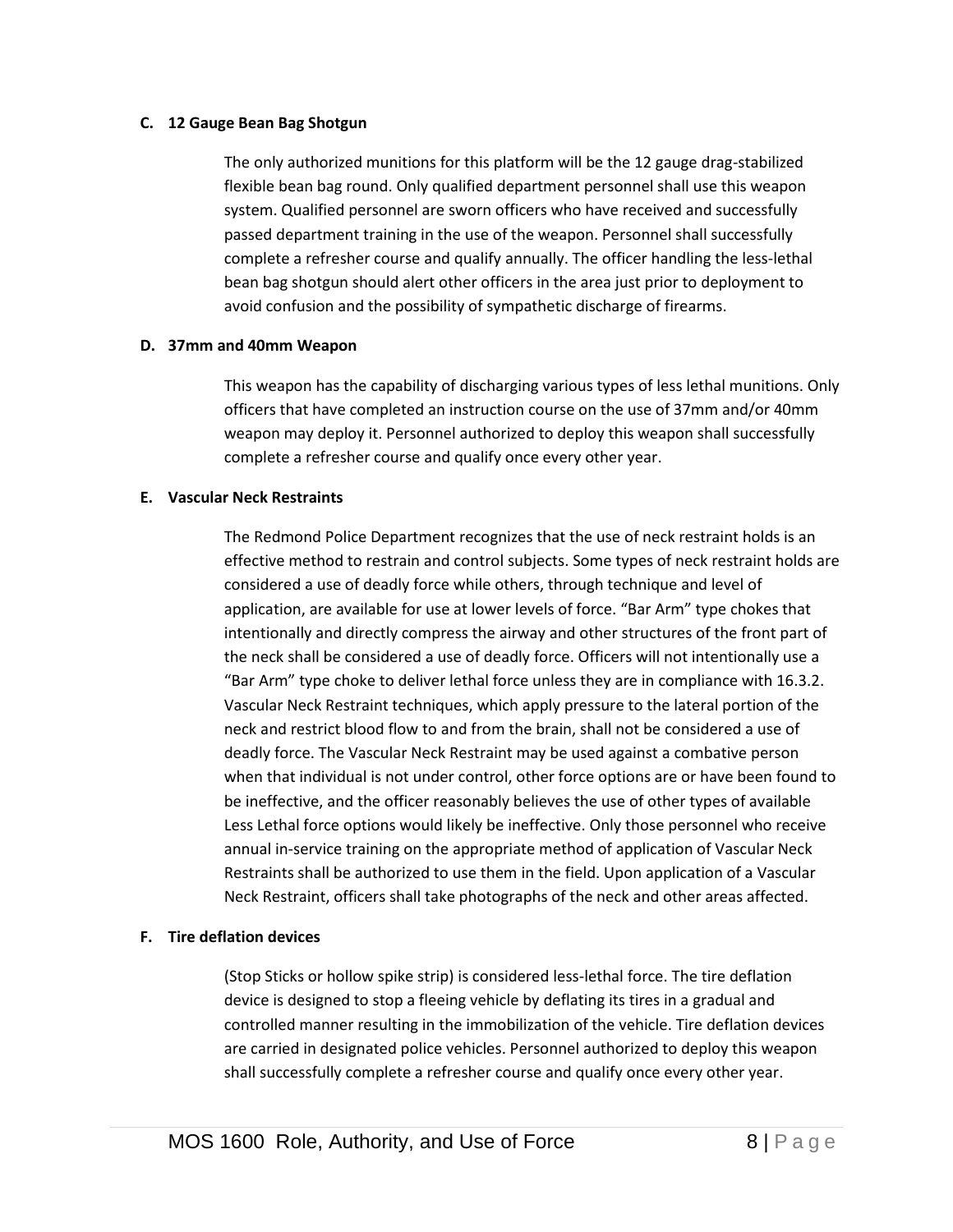- i. Deployment is authorized in those instances when a suspect(s) vehicular escape is possible and the officer has a reasonable suspicion to believe that the operator and/or passenger(s) in the vehicle has been or is involved in criminal activity, and no other reasonable alternative to their use appears to exist.
- ii. When reasonably possible, supervisory approval should be obtained prior to their use.
- iii. No tire deflation device will be used to stop a fleeing motorcycle unless it is determined to be a deadly force situation. Prior supervisory authorization is required for use on a motorcycle.
- iv. Whenever a tire deflation device is deployed and makes contact with a vehicle, a Use of Force report must be completed as per policy.
- v. Officers will not abandon the tire deflation device once deployed, thereby reducing the chance of persons not related to the incident to drive over the sticks. After the vehicle has passed over the unit, the operator should immediately pull it from the roadway and store it in a secure location. If a cord is used to deploy the device it should never be wrapped around the officer's hand or any part of the body. The cord should lie flat across the roadway and not be lifted up until the vehicle(s) pass.
- vi. The safety of officers, the general public, and the fleeing suspect(s) should be considered when deciding to deploy these devices. Officers should consider pedestrian, vehicular, and other environmental conditions in deciding whether and where to use them. Tire deflation devices should not be used in geographic locations where there is an increased likelihood of serious injury, such as along waterways, steep embankments, etc., unless the suspect(s) escape would present an unacceptable risk to the public.
- vii. When deploying the tire deflation devices on a two-way undivided roadway, oncoming traffic must be taken into consideration. If traffic is in the immediate area, do not deploy. If possible, officers will endeavor to position another patrol car in such a way as to stop oncoming traffic a safe distance from the deployment area.
- viii. The operator of a tire deflation device will have a portable radio at their disposal. The operator deploying the unit should do so from a position of safety. The use of natural barriers, such as roadway overpasses, guard rails, vehicles, etc., should be used whenever possible. The operator deploying the tire deflation devices will advise other units where and when the devices will be deployed.
- ix. Traffic cones and patrol cars may be set up as necessary to control or direct the fleeing car into the lane of where the strip will be deployed. This may not always be possible but should be considered. The devices, when possible, should be deployed on a hard surface.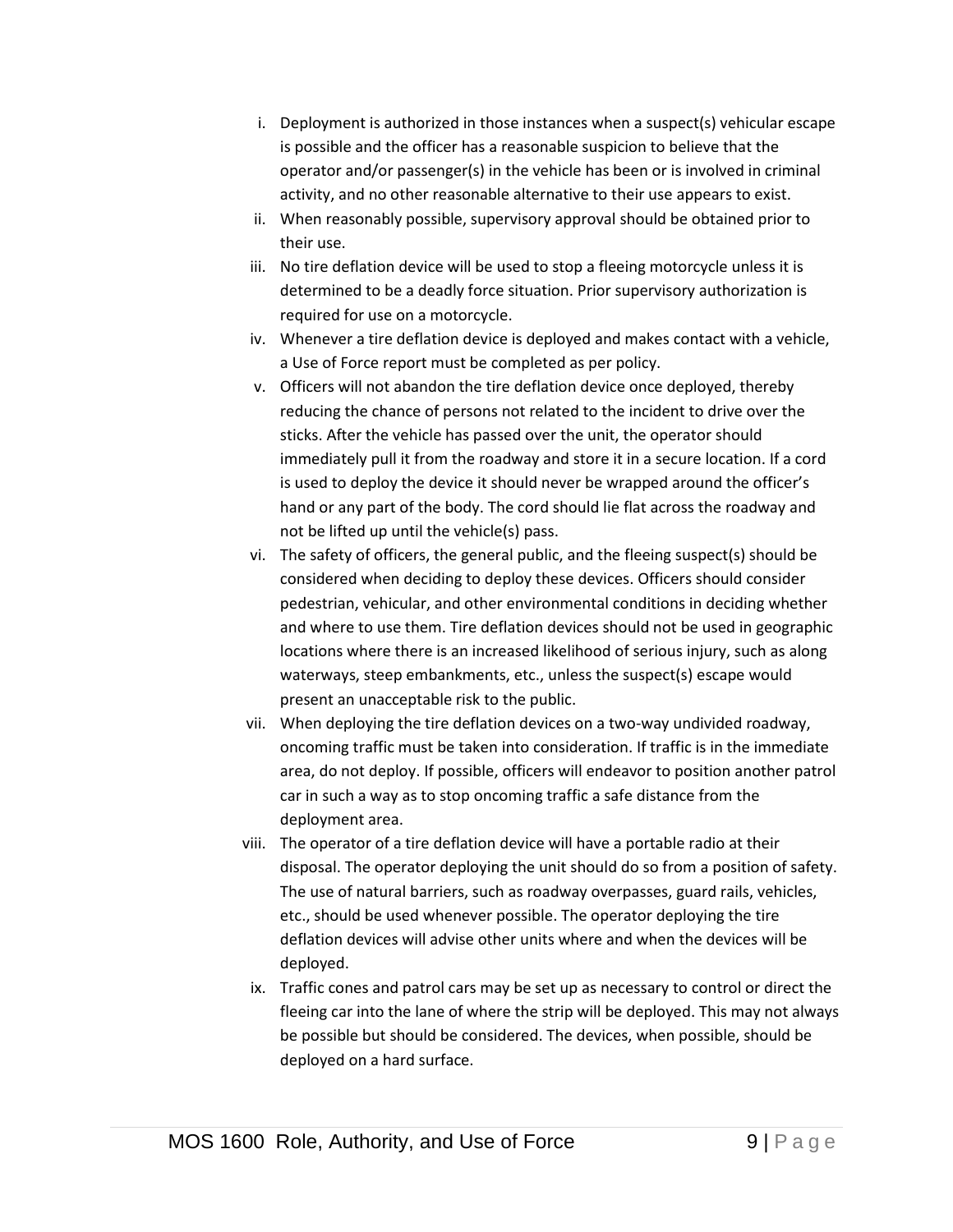- x. Use of tire deflation devices in a vehicular pursuit is also authorized in pursuits initiated by Redmond Officers that meet the criteria as authorized by pursuit policy as well as outside agency pursuits.
	- 1. The pursuing officers and dispatchers will keep all units informed of the location of the pursuit, direction of travel, and any other pertinent data when it is anticipated that the tire deflation devices will be deployed.
	- 2. When approaching the tire deflation device, pursuing officers and the operator deploying the device must maintain radio communications. If there are any doubts about the safety of deploying this unit, or if communications are lost, it will not be deployed.
	- 3. When another pursuing agency enters the jurisdictional boundaries of Redmond, whether that agency's justification for pursuit mirrors Redmond's policy or not, the on-duty supervisor may elect to have officers deploy a tire deflation device to effect a termination of the pursuit.
- xi. Use of police vehicles and/or tire deflation devices to block the ingress or egress from an area with limited access, such as an apartment complex or city block, to prevent the escape of individuals who may be in the area with a vehicle is permissible with supervisory permission. This tactical maneuver may be authorized where there is no pursuit imminent, and the purpose of blocking access is strictly to contain a set geographical area and restrict suspect movement. The use of this type of roadblock is not considered a potential use of deadly force. The objective of this procedure is to avoid the potential for a vehicular pursuit.
- xii. When tire deflation devices have been successfully deployed on a vehicle, this factor should be considered in whether or not a decision is made to pursue the vehicle or not, based upon an unacceptable risk presented to the public.

# **2. Non-Lethal Force**

**Principle:** When non-lethal force is appropriate officers should assess the incident in order to determine which non-lethal technique or implement will best de-escalate the incident and bring it under control in a safe manner. Officers are provided non-lethal implements. Uniformed officers shall always have at least one of the non-lethal weapons immediately accessible while conducting any law enforcement activity. Uniformed officers conducting administrative tasks within the Police Department facility only will be exempt from the requirement to carry any non-lethal tools.

**Practice**: Force – Officers will attempt to apply physical force techniques instructed during defensive tactics training in situations requiring the use of physical force.

# **A. Use of OC**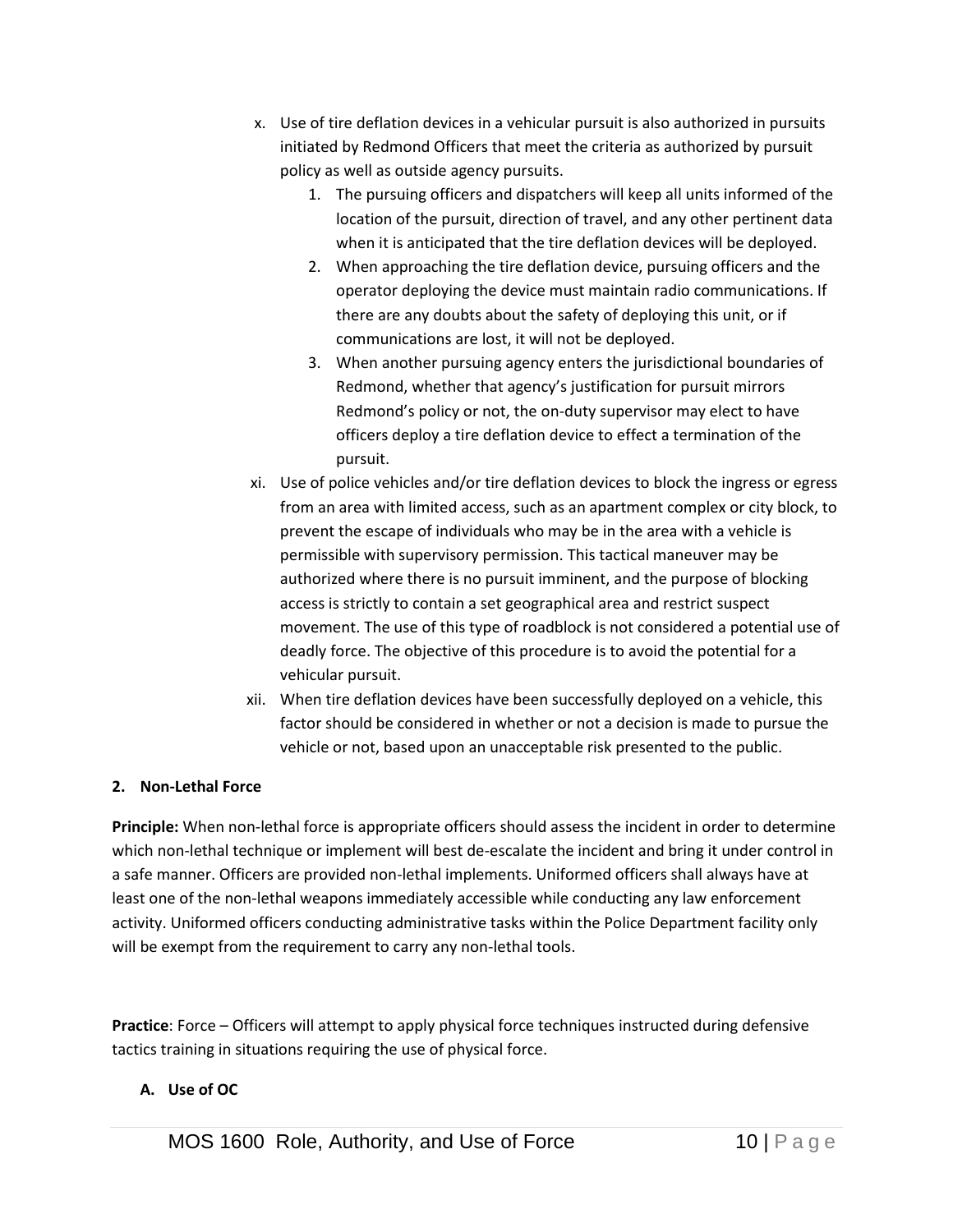Only department issued or approved OC spray will be used in the performance of police duties, and only to the extent lawfully necessary. Any time OC is applied to a subject, they will be informed that the effects are temporary in nature and that emergency medical assistance can be summoned to assist the subject with flushing the substance out of their face and eyes. If an emergency medical assistant is not requested, every effort should be made to allow the subject to flush their face with clear water, once it is safe to do so. The refusal of emergency medical assistance will be documented in the officer's report.

- 1. If a subject who has been sprayed with OC demands treatment at a hospital, they may be transported to an Eastside hospital of their choice.
- 2. Due to the flammable nature of some propellants, OC spray should not be used near open flames or on burning materials such as cigarettes, cigars, pipes, etc.
- 3. OC should not be used on handcuffed persons unless they are actively resisting or exhibiting active aggression, and/or to prevent individuals from harming themselves or others.
- 4. OC should only be sprayed for affect, for training purposes, or to test the functional operation of a unit. Any application for training or testing should be done in a safe manner so as to not cause alarm to the general public.
- 5. Horseplay with any weapon is strictly forbidden. Any such application of OC may be considered an assault and criminal charges or disciplinary action may result.
- 6. Officers shall immediately report the loss of any department issued or approved OC spray to their immediate supervisor via a written memo.
- 7. OC containers should be vigorously shaken when issued and at least once a year thereafter to insure uniform concentration of active ingredients. Defective or leaky weapon containers should be sealed in a plastic bag and turned into a Patrol Combatives Instructor and a replacement ordered through their immediate supervisor.
- 8. Officers who are qualified to do so by approved department training, may carry department issued or approved OC spray while off duty, but shall comply with all rules and regulations herein. If an officer applies OC while off duty, a complete report will be written to include the Use of Force report. The officer will notify the on-duty supervisor of the incident as soon as possible.
- 9. Prior to carrying or using OC spray on duty, officers shall have completed a department approved training course, and shall have achieved a written score of 100% on a department approved test. The Patrol Combatives Instructors who have received OC Spray Instructor training shall determine minimum qualification standard for OC spray.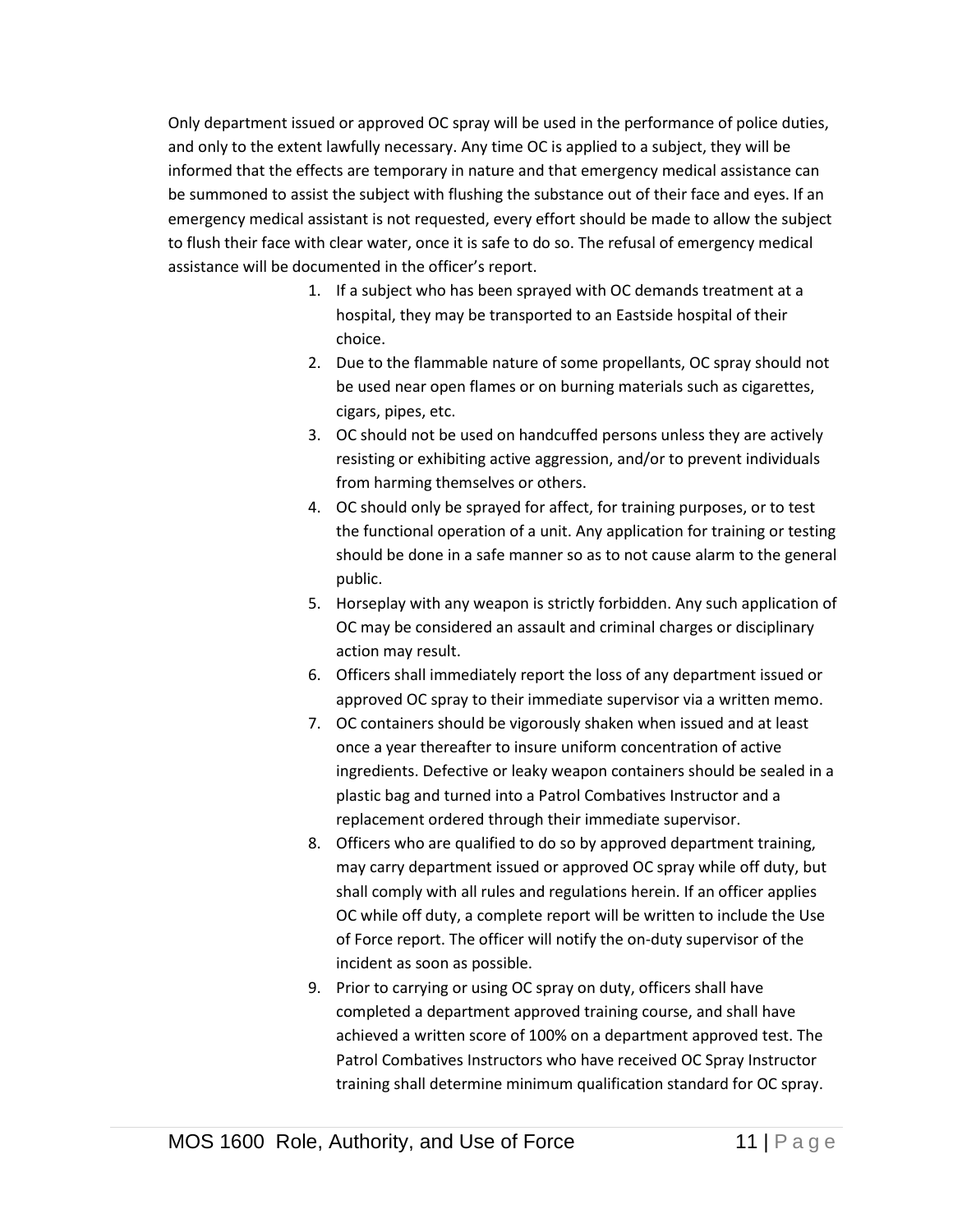10. Personnel authorized to deploy OC Spray shall successfully complete a refresher course and qualify once every other year.

# **B. Taser**

Deployment of the Advanced Taser is considered non-lethal force in accordance with the department Use of Force policy. The Advanced Taser is deployed as an additional police tool and is not intended to replace firearms or other self-defense techniques.

- ii. Only qualified department personnel shall use this weapon. Qualified personnel are sworn officers or PSO's who have received and successfully passed department training in the use of the weapon, by a certified instructor. To remain qualified, personnel shall successfully complete an annual refresher course. Instruction re-certification is required annually.
- iii. The officer deploying the Advanced Taser will alert other officers in the area just prior to the deployment of the weapon to avoid confusion and the possibility of sympathetic discharge of firearms. Officers will announce the deployment of the Advanced Taser by the word "Taser". No more than one officer should activate an Advanced Taser against a person at a time.
- iv. In a situation of an organized protest involving persons who are passively resisting, the Advanced Taser will not be used.
- v. In the event a subject is shot in a sensitive area, i.e., head, neck, or groin, the on-scene supervisor will ensure that the subject is transported to an area hospital for treatment and removal of the probes. Medical documentation shall be added to the case report. Transportation should first be requested of Redmond Fire Department Aid personnel.
- vi. If a subject has been shot with the Advanced Taser in a non-sensitive area, the subject should be dealt with similarly to those who request medical attention when they have been exposed to OC. An emergency medical assistant may be called to check them over. The subject can also seek medical attention of their own once they are released from custody. All persons who have been subjected to an Advanced Taser activation should be monitored regularly while in police custody even if they have received medical care.
- vii. In the event the probes of the Advanced Taser contact or penetrate the subject's skin, they will be treated with extreme care. The probes will be placed point first in the expended air cartridge. The air cartridge will be secured with tape and marked "biohazard". The expended cartridge will be placed into evidence in accordance with department policies.
- viii. After deployment of the Advanced Taser, and when it is safe to do so, officers will photograph and document the location of the probes on the subject prior to and after removal.
- ix. After deployment of the Advanced Taser, if a supervisor is not present, one shall be requested to respond by an officer on scene.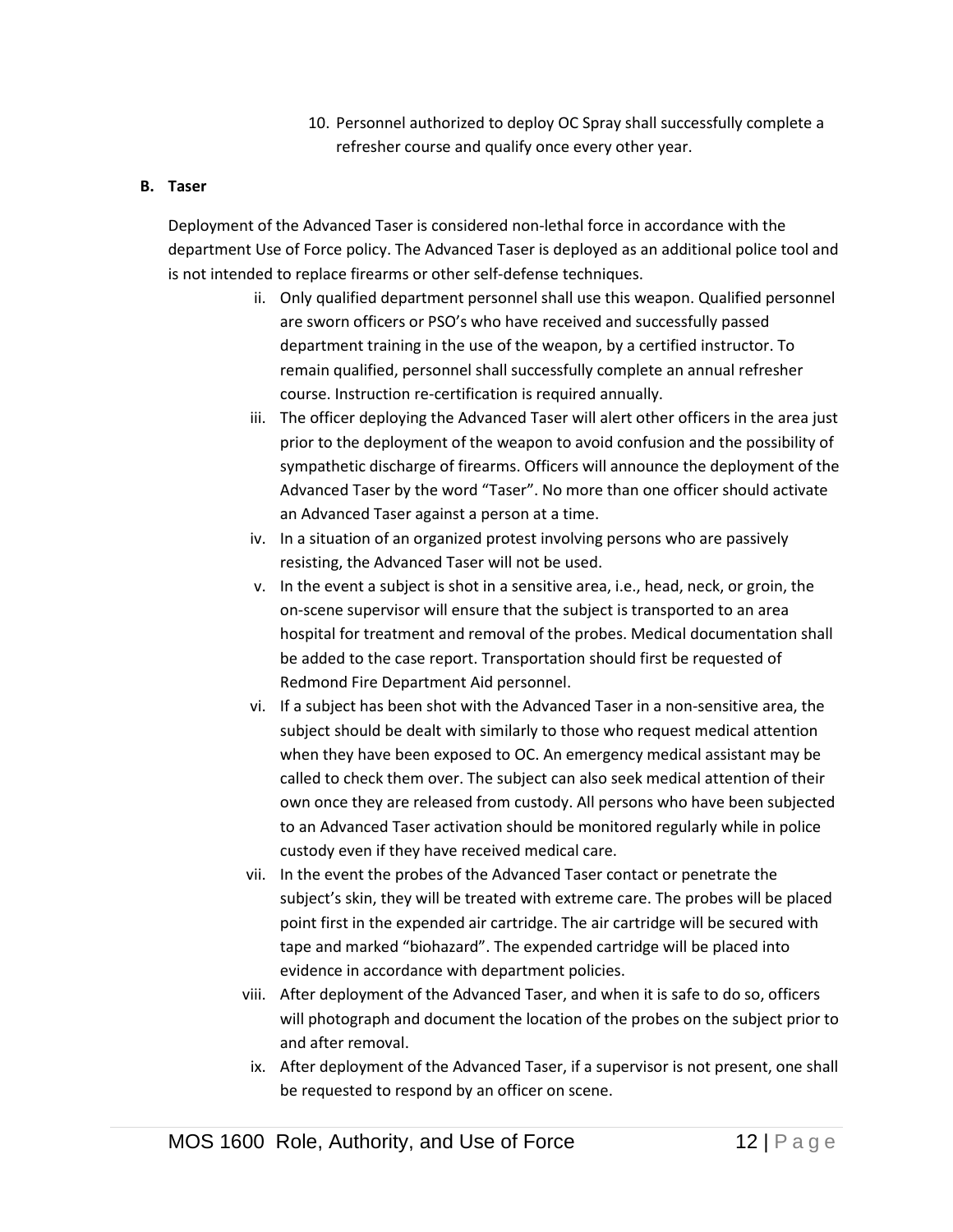- x. Officer(s) will complete a department Use of Force form which will be routed through command staff. After review, the Sergeant or OIC will forward a copy of these forms to the certified Taser instructors.
- xi. Any damage observed to a taser unit or air cartridge will be reported to the shift supervisor as soon as practical - no later than the end of shift.
- xii. Horseplay with any weapon is strictly forbidden. Any such application of the Advanced Taser may result in disciplinary action being taken.
- xiii. After deployment of the Advanced Taser, information will be downloaded from the data port of the involved weapon by the shift supervisor and hard copy information showing the date and times of the application will be attached to the Use of Force report for documentation.
- xiv. The Advanced Taser shall never be used as a tool for punishment or coercion.
- xv. Do not fire the Advanced Taser near flammable liquids and fumes. The Advanced Taser can ignite gasoline or other flammables. Some self-defense sprays are flammable and would be extremely dangerous to use in conjunction with the Advanced Taser. Do not deploy the Advanced Taser in highly flammable meth labs.
- xvi. An Advanced Taser should not be used on handcuffed persons unless they are actively resisting or exhibiting active aggression and/or to prevent individuals from harming themselves or others.
- xvii. When activating an Advanced Taser, officers should use it for one standard cycle, stop to evaluate the situation and consider using a different technique if it appears ineffective. (A standard cycle is five seconds.)
- xviii. Advanced Tasers should not be used against suspects in physical control of a vehicle in motion to include automobiles, trucks, motorcycles, ATV's, bicycles, and scooters unless exigent circumstances exists.
- xix. Advanced Tasers should not be used against suspects who are found in an elevated position, such as the edge of a rooftop, tree, or the edge of a bridge.

# **POL-1639 RENDERING AID AFTER USE OF FORCE WASPC 3.4**

When any officer uses force of any kind, whether it is from the application of a firearm or other weapon, or from the force applied without the use of a weapon, as soon as it can be done safely, appropriate medical aid will be rendered to the subject. All use of force applications and injuries incurred will be documented on the department's Use of Force form. Case reports will also reflect any force that was used and the nature of the injuries.

- A. If a subject is injured severely, as soon as it can be done safely, an aid car shall be summoned and the officer(s) on scene will attempt to apply any lifesaving measures as are appropriate.
- B. If the subject is not injured severely, but complains of pain or discomfort, an aid car will be summoned and the officer(s) will, if it can be done safely, apply any first aid that they deem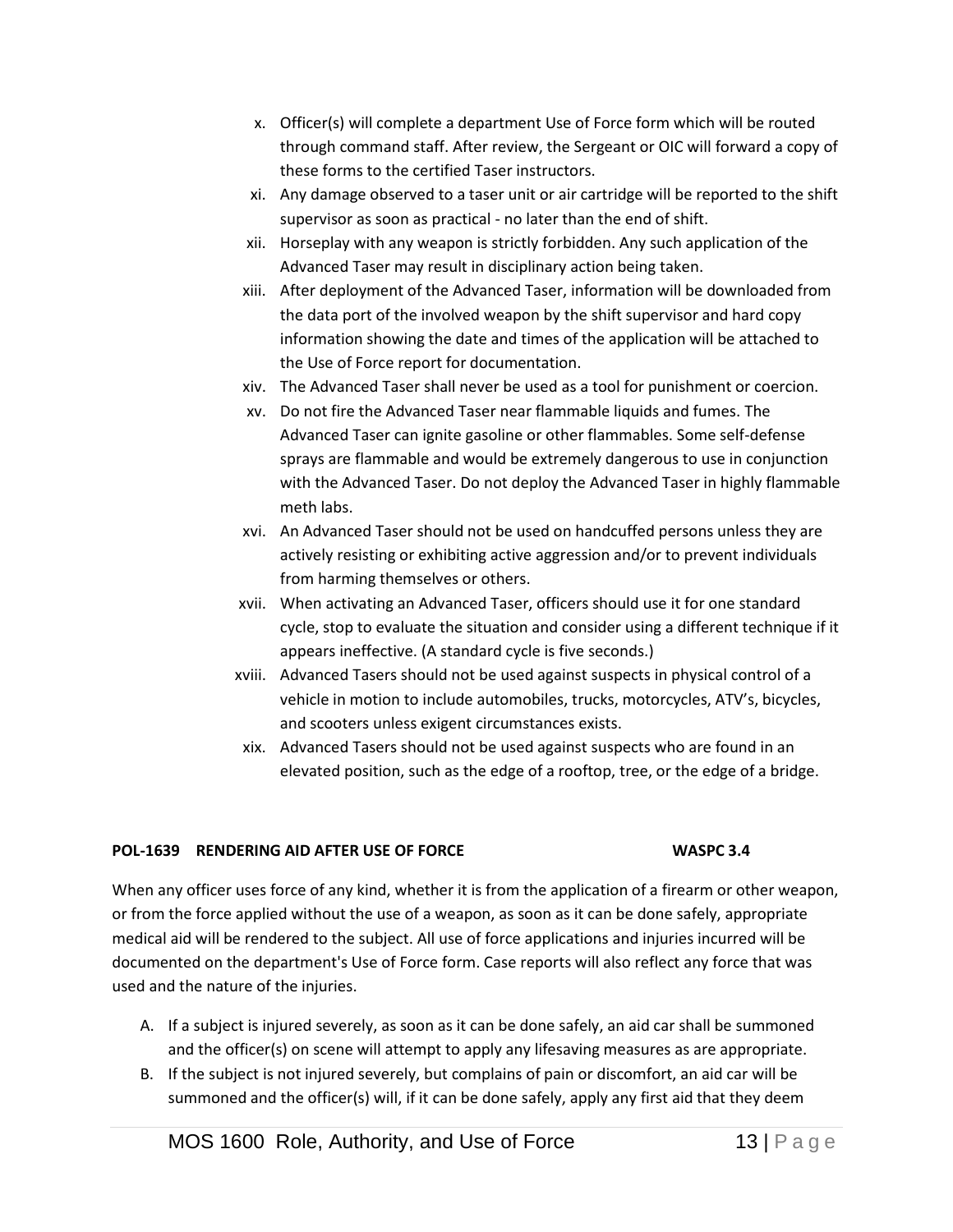appropriate. Ask the responding aid personnel to classify the seriousness of the injury and include their report with the case report.

- C. Officers will photograph the area of the body that the subject claims was injured and/or any area that the officer observes an injury. If possible, aid personnel will examine the rest of the large body areas for unacknowledged injury. If aid personnel are not available and when possible, this should be done by officers of the same gender as that of the subject. Also, when possible, have another officer verify the finding in regard to the injury.
- D. The on-duty supervisor will be notified of injuries to suspects or officers resulting from a use of force incident.

# **POL-1640 USE OF FORCE REPORTING WASPC 3.5**

Whenever a member of the Redmond Police Department uses any force or takes action that is capable of injuring a person, a Use of Force form must be completed by the end of the officer's shift or 0900 hours of the next business day. This report will detail the full circumstances of the incident, to include the type of force used and any weapon that was involved. The results of the applied force shall be clearly defined in the officer's written Spillman Narrative and attached electronically to the BlueTeam Report, which shall then be directed to the Administrative Captain through the chain of command. This report is to also include any action that an officer may take that results in, or is alleged to have resulted in, injury or death of another.

- A. A Use of Force report must be completed under the following circumstances:
	- a. Discharge of a firearm for other than training purposes, or to put down an injured animal.
	- b. Any action that results in injury, alleged injury, or death of a person.
	- c. Display of any weapon in a manner that gains compliance from a suspect.
	- d. Application of weaponless physical force capable of causing injury.
	- e. Application of force through the use of lethal or less lethal weapons.
	- f. K-9 contact.
	- g. Upon the request of a supervisor.
- B. Use of Force reports will not be included in the case report jacket; and remain separate from case reports in the BlueTeam/IAPro System. Use of Force reports will be maintained by the Administrative Specialists through the BlueTeam/IAPro System.
- C. If the officer is physically incapable of submitting the report within the time states, the officer's supervisor will complete a detailed report before completion of their tour of duty or end of the calendar day on the date of the incident.

# **POL-1641 USE OF LETHAL FORCE AFTER ACTION REVIEW WASPC 3.5**

Except for the below noted exceptions, the Lethal Force Review Board shall investigate and review the circumstances attending each discharge of a firearm, the ramming of a vehicle, or any other application of Lethal Force by an officer. This review shall encompass the contributing causes of the incident to determine what circumstances brought about the need to apply this level of force. The Board will review any potentially reckless or accidental discharge of a weapon, on or off duty, including any discharge that